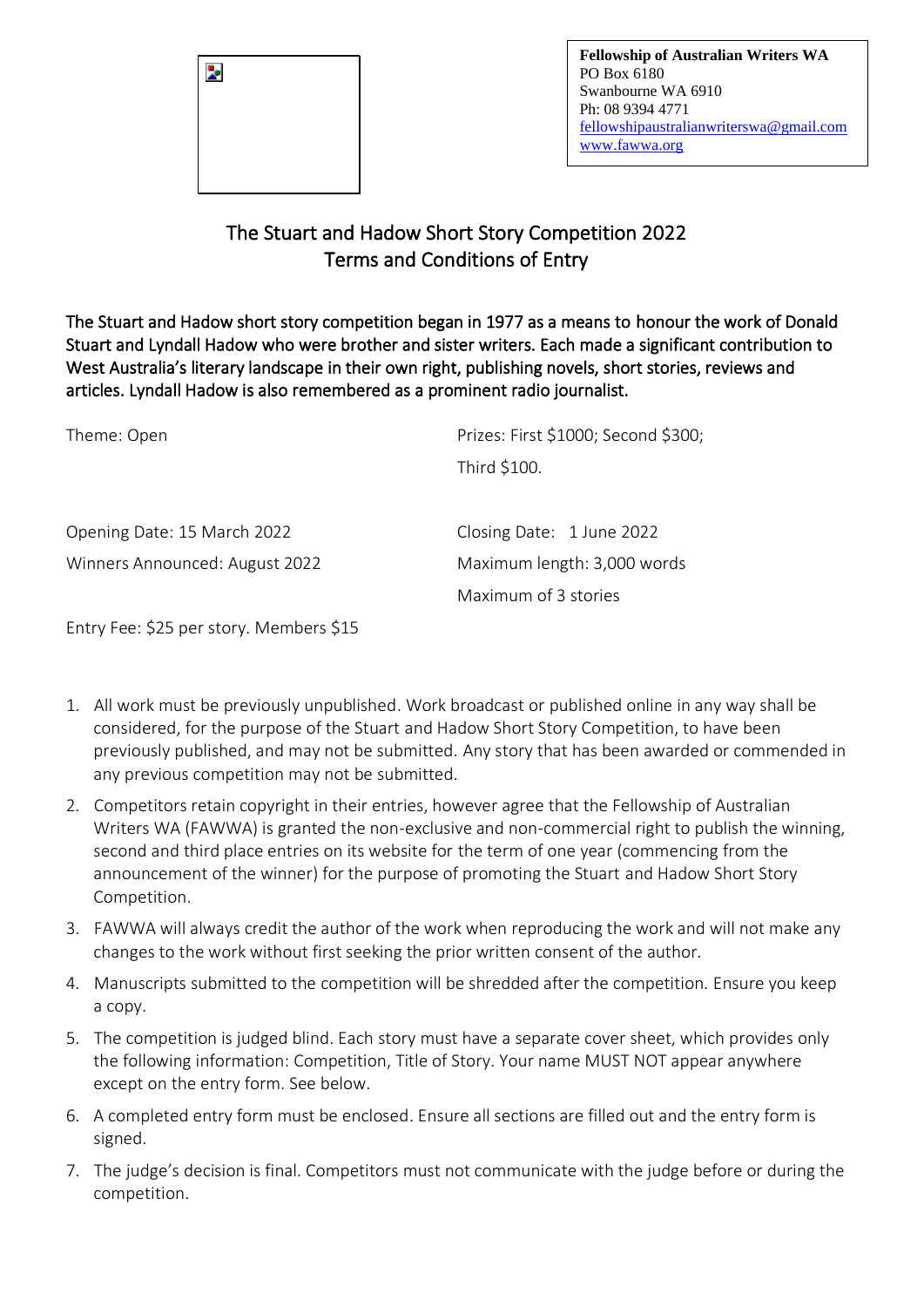

**Fellowship of Australian Writers WA** PO Box 6180 Swanbourne WA 6910 Ph: 08 9394 4771 [fellowshipaustralianwriterswa@gmail.com](mailto:fellowshipaustralianwriterswa@gmail.com) [www.fawwa.org](http://www.fawwa.org/)

- 8. The judge's report, and the results of the competition will be published on the FAWWA website [www.fawwa.org](http://www.fawwa.org/)
- 9. Please email your entry to [competitions.fawwa@iinet.net.au.](mailto:competitions.fawwa@iinet.net.au) Go to the Competitions tab and follow the directions for payment. Alternatively, send postal entries with a cheque made payable to FAWWA to: The Stuart and Hadow Short Story Competition, PO Box 6180, Swanbourne WA 6910. Postal entries must be postmarked no later than June 1 2022.

For any queries contact FAWWA on 08 9384 4771 or email [fellowshipaustralianwriterswa@gmail.com](mailto:admin@fawwa.org.au)

*FAWWA acknowledges the Wadjuk Noongar People as the Traditional Custodians of the land on which FAWWA stands, and recognizes their continuing connection to land, water and community. Our members pay respect to Elders past, present and emerging.*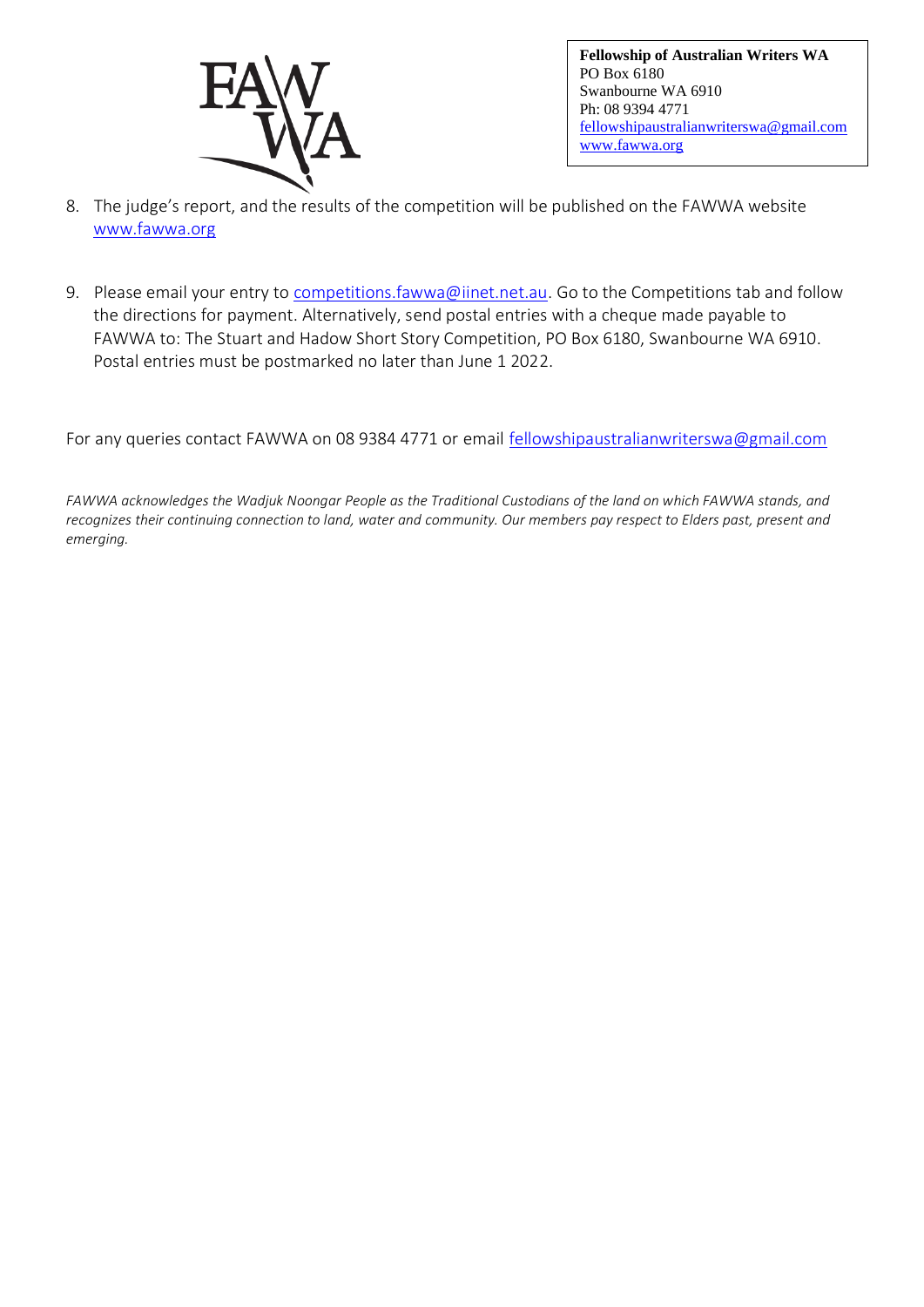

**Fellowship of Australian Writers WA** PO Box 6180 Swanbourne WA 6910 Ph: 08 9394 4771 [fellowshipaustralianwriterswa@gmail.com](mailto:fellowshipaustralianwriterswa@gmail.com) [www.fawwa.org](http://www.fawwa.org/)

## Stuart and Hadow Short Story Competition 2022 – Entry Form

| Name: Name and the second contract of the second contract of the second contract of the second contract of the second contract of the second contract of the second contract of the second contract of the second contract of  |  |                                                                                                                 |
|--------------------------------------------------------------------------------------------------------------------------------------------------------------------------------------------------------------------------------|--|-----------------------------------------------------------------------------------------------------------------|
| Address: Postcode: Protocology (2014) Address: Postcode: Postcode: Postcode: Postcode: Postcode: Postcode: Postcode: Postcode: Postcode: Postcode: Postcode: Postcode: Postcode: Postcode: Postcode: Postcode: Postcode: Postc |  |                                                                                                                 |
|                                                                                                                                                                                                                                |  |                                                                                                                 |
|                                                                                                                                                                                                                                |  |                                                                                                                 |
|                                                                                                                                                                                                                                |  |                                                                                                                 |
| Entry Fee: Payment for ____ stories TOTAL AU\$                                                                                                                                                                                 |  |                                                                                                                 |
| ■ Please find enclosed a Cheque / Money Order (made payable to FAWWA)                                                                                                                                                          |  |                                                                                                                 |
|                                                                                                                                                                                                                                |  |                                                                                                                 |
| Title of Entry 1: 1. 2010 1. 2010 1. 2010 1. 2010 1. 2010 1. 2010 1. 2010 1. 2010 1. 2010 1. 2010 1. 2010 1. 20                                                                                                                |  |                                                                                                                 |
| Pen Name 1: No of Words: No of Words: No of Words: No of Words:                                                                                                                                                                |  |                                                                                                                 |
|                                                                                                                                                                                                                                |  |                                                                                                                 |
| Pen Name 2: Note and the Manual Community of Monday Note and Monday Note and Monday Note and Monday Note and Monday Note and Monday Note and Monday Note and Monday Note and Monday Note and Monday Note and Monday Note and M |  |                                                                                                                 |
|                                                                                                                                                                                                                                |  |                                                                                                                 |
| Pen Name 3: No of Words:                                                                                                                                                                                                       |  |                                                                                                                 |
|                                                                                                                                                                                                                                |  |                                                                                                                 |
|                                                                                                                                                                                                                                |  |                                                                                                                 |
| Where did you hear about the Stuart and Hadow Competition?<br><u> </u>                                                                                                                                                         |  |                                                                                                                 |
| competition.                                                                                                                                                                                                                   |  | I agree to the terms and conditions of entry and assert that I have submitted ONLY my own, original work to the |
|                                                                                                                                                                                                                                |  |                                                                                                                 |

Date: